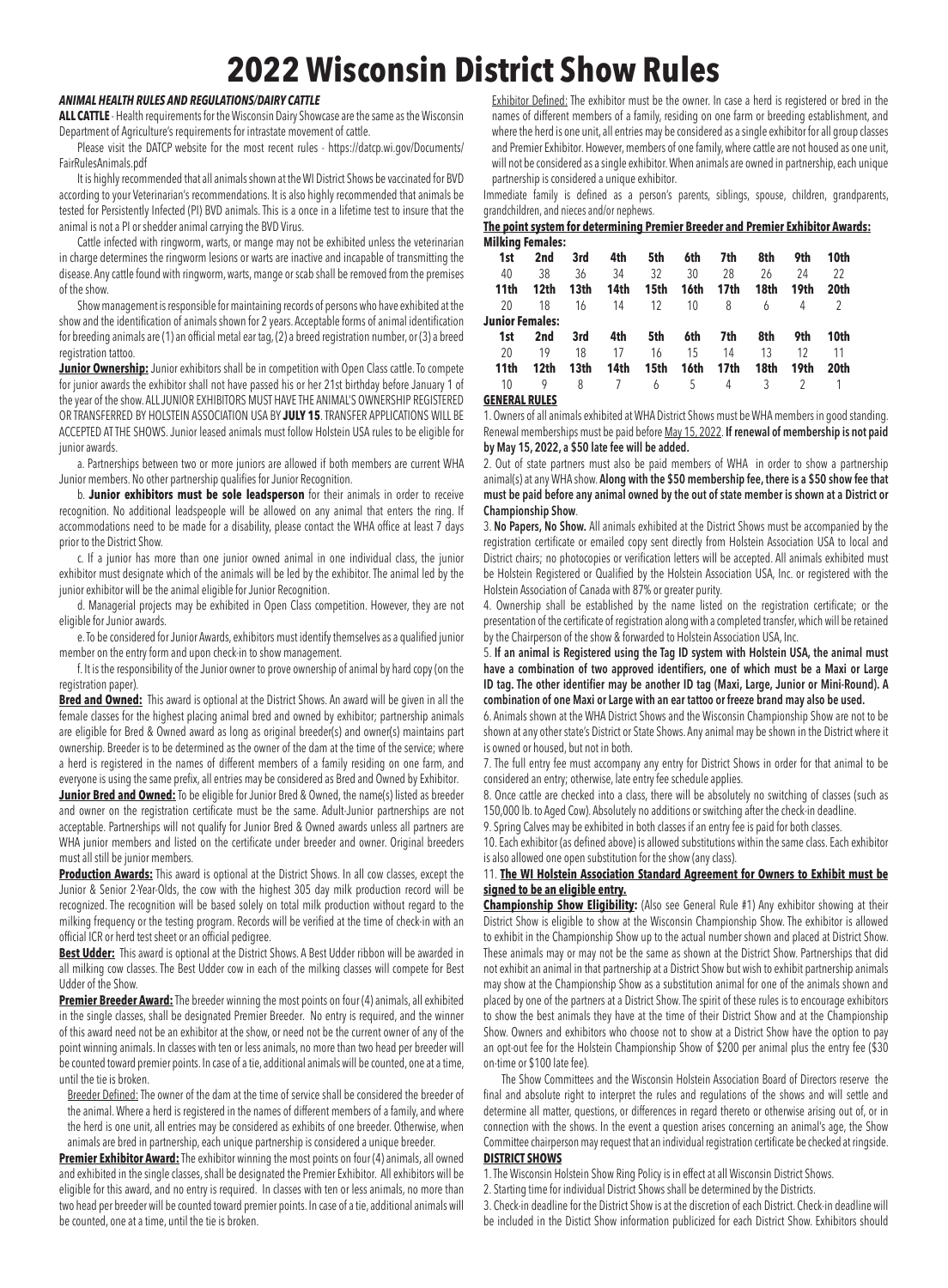check and be aware of the check-in deadlines at their respective District Show. It is the exhibitor's responsibility to comply with the respective District Show check-in time.

4. Each District Show committee will determine all fees pertaining to their show and submit these fees to the Wisconsin Holstein office for publication.

5. Production, Best Udder and Bred and Owned awards are optional at the District Show.

**THE PUREBRED DAIRY CATTLE ASSOCIATION SHOW RING CODE OF ETHICS** 

### *Please visit the PDCA website at www.purebreddairycattle.com/pages/Literature.php to read the complete Show Ring Code of Ethics.*

The showing of registered dairy cattle stimulates and sustains interest in the breeding of registered dairy cattle. It is also an important part of the promotion, merchandising and breeding program of many breeders. For these reasons, the Purebred Dairy Cattle Association (PDCA) believes that it is in the best interest of all breeders of registered dairy cattle to maintain a reputation of integrity in dairy cattle shows and to present a wholesome and progressive image of dairy cattle in the show ring.

PDCA endorses this Show Ring Code of Ethics for all dairy breed shows and pledges its full cooperative support for its enforcement to show management, show judges, and the national breed associations.

The application of this Code of Ethics provides for absolute responsibility for an animal's condition by an owner, exhibitor, fitter or participant whether or not he or she was actually instrumental in or had actual knowledge of the treatment of the animal in contravention of this Code of Ethics. Dairy cattle exhibitors shall, at all times, deport themselves with honesty and good sportsmanship.

It is recognized that there are certain practices in the proper care and management of dairy cattle that are necessary in the course of moving dairy cattle to and between shows that are advisable to keep them in a sound, healthy state so they might be presented in the show ring in a natural, normal condition. At all times, exhibition livestock shall be treated in a humane manner and in accordance with dairy quality assurance practices so as to protect the health, safety and welfare of the livestock and the consuming public. No person shall present for exhibition or exhibit an animal which he or she knows, or has reason to suspect, is affected with or has been exposed to a dangerously contagious or infectious disease, or illegal or nonapproved use of drugs, medication and/or prohibited substance, or residue.

The position of the PDCA is that all animals presented for exhibition shall be in their natural conformation and structure, free of any alteration or modification by injection or internal or external administration of any substance or by any involvement in unethical fitting.

#### **EXHIBITOR RESPONSIBILITY**

The act of entering an animal in a livestock show is the giving of consent by the owner, exhibitor, fitter and/or absolutely responsible person (hereinafter referred to as "Exhibitor") for show management to obtain any specimens of urine, saliva, blood, milk, or other substances from the animal to be used in testing. Materials may also be collected by ultrasound and photographic methods and by direct examination of animal.

The act of entering an animal is the giving of consent by the owner, exhibitor, fitter and/or absolutely responsible person (the "Exhibitor") to have disciplinary action for violation of this Show Ring Code of Ethics taken by show management, the state in which the show occurs, and/or the national dairy breed association without recourse.

#### **WISCONSIN HOLSTEIN ASSOCIATION SHOW RING POLICY**

The following practices or procedures are unacceptable in the showing of Registered dairy cattle:

1. criticizing or interfering with the judge, show management or other exhibitors, or other conduct detrimental to the breed or show;

- 2. misrepresenting the age or ownership of an animal or the number of calvings and/or stage of lactation;
- 3. surgically or unethically inserting any matter under the skin or into any body cavity to change the natural contour or appearance of the animal's body is prohibited and is a violation of the showring policy and code of ethics. After 12 a.m. on the day in which an animal is to show, no administration of fluids by stomach pump is allowed, unless show management is notified, deemed therapeutically necessary, and is done under supervision of a Veterinarian.
- 4. balancing the udder by any means other than by leaving naturally produced milk in any or all quarters;
- 5. treating the udder internally with an irritant, counter-irritant, or any other substance to temporarily improve conformation;
- 6. overfilling or overbagging of udders;
- 7. treating the udder externally with an irritant, counterirritant, or any other substance to temporarily improve conformation (allowable practices/substances include sealing and setting teats, but not shrinking/shortening of teats);
- 8. treating the animal, particularly the udder, internally or externally, with an irritant or counterirritant, or other substance to artificially improve the confirmation (this is to include any external pressure applied to the udder crease to artificially enhance it, i.e. roping).
- 9. administering epidural anesthesia (blocking tails) and/or applying any irritant either externally or internally to the perineal (rectum and vagina) area;
- 10. inserting foreign material/articles under the skin, into the topline or on the feet (Administration of acceptable medications is permitted.);
- 11. performing surgery of any kind to change the natural contour of appearance of the animal's body, hide or hair. Not included is the removal of warts, teats and horns, clipping and dressing of hair and trimming of hooves;
- 12. draining fluid from hocks unless authorized by a veterinarian at the show.
- 13. Excessive manipulation of hair and/or the use of any hair not naturally attached to the animal or

the use of any substance or material which is intended to resemble or imitate hair. We will follow the rules and guidelines set forth by WDE.

14. mistreatment of animals;

15. any un-sportsmanshiplike conduct during the event.

## **MONITORING PROCEDURES**

The Ethics Committee, as defined below, shall have the authority to inspect all animals to determine if violations of the Wisconsin Holstein Association Show Ring Policy have occurred. To help in this regard, the Ethics Committee has the authority to perform and review results of the following:

1. When applicable, an ultrasound examination of the udder of selected animals immediately upon completion of respective milking class competition. It shall be the exhibitor's responsibility to deliver selected cow to the designated testing area. Within a reasonable time following said testing, the ultrasound official shall submit his/her report to WHA. If an animal fails to show up for ultrasounding with a full udder, show placings will be revoked and reported to Holstein USA All-American contest officials.

2. a milk out of any individual cow and/or

3. the collection and testing of any of the animal's body fluids and/or

4. the use of any other technology that may be useful in determining if a violation in any animal based on placement, random selection, or suspect characteristics.

5. The Ethics Committee or show chairman may, at any time, require the delivery to them of any hair samples or hypodermic syringe, needle, or other device, swabs, cloths, or other material, or samples or any medicine, preparation, or substance, whether in liquid or other form, in the possession or control of exhibitor, fitters, agents or person acting on behalf of the exhibitor for laboratory analysis.

#### **ENFORCEMENT PROCEDURES**

1. Local and District Chairs may appoint an Ethics Committee to monitor violations at any state sponsored shows. The Ethics Committee will be anonymous.

2. Complaints of alleged violations must be presented to the Show Chair or a member of the show management of the respective show immediately, except ultrasound results as noted above.

3. If it is suspected that a violation will occur if an animal is shown, the exhibitor will be informed by show managment that the showing of that animal may result in a violation of the WHA Show Ring Policy. If the exhibitor decides not to show that animal, no violation will have occurred.

4. All complaints of alleged violations (as is designated in Enforcement Procedure point #2) received by the Show Chairman or a member of the show management must be presented to the Wisconsin Holstein Association for review by an Ethics Committee within five (5) days of receiving notice of alleged violations, with the Ethics Committee to make a decision on the violations within ten (10) days of receiving such notice.

5. The WHA Executive Director will notify the accused exhibitor immediately of the Ethics Committee decision that a violation has occurred and all the supportive evidence will be shared with the exhibitor. Within thirty (30) days, the WHA Executive Committee shall review the findings from the Ethics Committee and make a recommendation to the WHA Board of Directors of the disciplinary action. The exhibitor will be able to participate in the Executive Committee meeting. The WHA Board of Directors shall meet on the same day to review the findings from the Ethics Committee, recommendations from the Executive Committee and hear any presentation the exhibitor wishes to present.

6. The accused exhibitor must notify WHA within seven (7) days of receiving the violation notice of their intent to participate in the Exec. Committee and/or the WHA Board of Directors meeting, which is set for reviewing the evidence of the alleged violation(s) and the disciplinary action to be taken. 7. If the alleged violator is found in violation of the WHA Show Ring Policy, the WHA Board of Directors, at its discretion may pass onto the violator(s) its costs associated with the violations, enforcement and review of violation(s).

 Costs associated with the review and/or appeals process must be paid in full; if this assessment is not paid in full the violator(s) will not be in "good standing" with the WHA and therefore be denied any and all membership benefits of the association (voting, showing, etc.).

8. WHA Board of Directors &/or the Ethics Committee may consider previous violations by an exhibitor in their decision of disciplinary action. (see\*)

9. An animal found in violation of the WHA Show Ring Policy will receive no premium monies or awards or placing(s).

10. Under the Rules of the Show, the exhibitor agrees to accept as final and abide by the decision of the WHA Board of Directors. If the appeal of the exhibitor results in a modification of the position of the WHA Board of Directors, the exhibitor will be notified of the change in writing at such time.

11. During this entire process the WHA Board of Directors, the Ethics Committee, its staff and members will not be obligated to maintain confidentiality.

## **Violations Penalties**

*(Penalties for violations at Wisconsin Holstein Association sponsored shows.)*

i. **1st Offense** - a minimum of one year probation to a maximum of one year suspension for the animal(s), owner(s), and/or fitter(s) or their representatives either individually and/or a combination thereof from all Wisconsin Holstein Assoc. state sponsored shows.

ii. **2nd Offense** - minimum one year suspension to a maximum of three years suspension for the animal(s), owner(s), and/or fitter(s) or their representatives either individually and/or combination thereof from all Wisconsin Holstein Assoc. state sponsored shows.

iii. **3rd Offense** - minimum of five years suspension to a maximum of barred for life for the animal(s), owner(s), and/or fitter(s) or their representatives either individually and/or combination thereof from all Wisconsin Holstein Assoc. state sponsored shows.

*\*Violations prior to 1/1/2004 shall not apply; any violations after 1/1/2004 shall be cumulative.*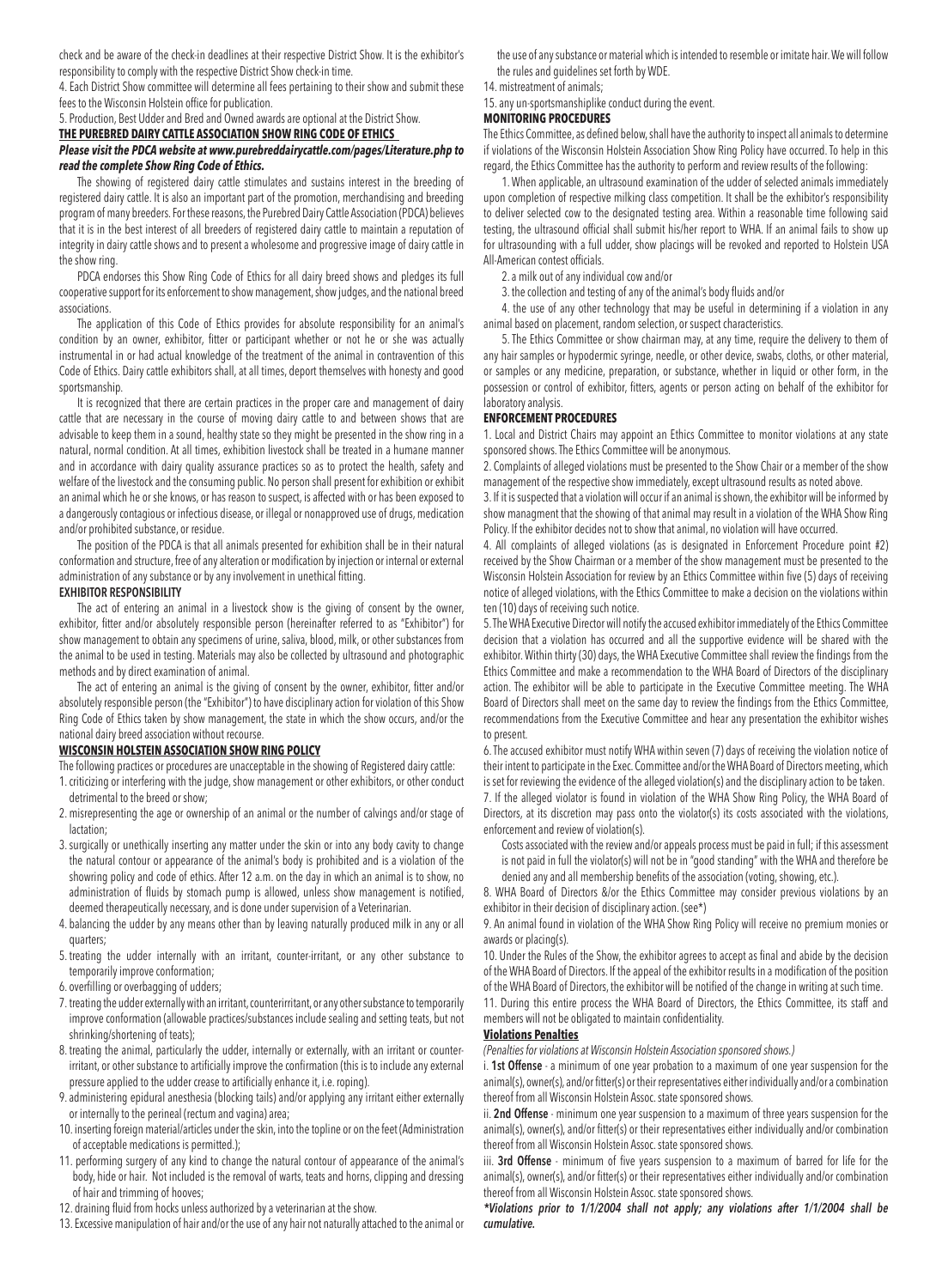# **2022 Wisconsin Holstein DISTRICT SHOW Entry Form**

# **DISTRICT SHOWS**

Complete the entry blank (make sure the Show Agreement is signed) and mail, along with correct entry fees, to the designated person of your District Show. **OR** Online entries can be made through the link on the WHA website at www. wisholsteins.com/district-shows. **Please see the District Show information on the website or in the April/May issue of the** *News* **(pg. 28) for the correct fees and entry info.**

# **FOR COMPLETE SHOW RULES AND PRINTABLE ENTRY FORM, VISIT THE WHA WEBSITE AT WWW.WISHOLSTEINS.COM.**

**Online entry system will be available after May 15 - www.wisholsteins.com.** All entries must be accompanied by full entry fees to be considered an entry late fees will apply to those entries without proper entry fees.

## **Standard Agreement for Owners to exhibit at Wisconsin District Shows Must be signed and accompany a WI Holstein District Show Entry Form**

I agree I am personally responsible for the care, welfare, and condition of my animals during the period of the Show. I acknowledge that I am responsible for my own actions and failures to act and for the actions and failure to act of all of my employees and anyone else who assists me with the fitting, care, and show preparation of my animals.

I acknowledge that the Wisconsin Holstein Association is not responsible in any way for my livestock or the actions of myself and anyone associated with my show string while participating in any WHA sponsored show. Exhibitors are encouraged to carry insurance coverage for animals, staff, and personal liability and are responsible for any damages to person or property while on show grounds.

I promise that I will abide by the Wisconsin Holstein Association's Show Ring Rules and the Show Ring Policy and Enforcement Procedures for dairy cattle, and any other show rules and regulations. I will also ensure that all of my employees, agents, contractors and others who assist me with the fitting, care, and show preparation of the animals comply with the same requirements. I understand that a failure to adhere to such requirements could result in disciplinary measures including possible suspension or ban of me, my employees and helpers, the animal(s), the owner and/or the exhibitor of the animal(s) from the Show and future Shows and the public reporting of disciplinary action, including to any association registering purebred livestock.

I release and agree to hold the Show, the Show organizers and its officials, directors, officers, employees, representatives, agents, and volunteers (collectively the "Show organizers") harmless from any action taken under this agreement, the Wisconsin Holstein Association's Show Ring Rules and the Show Ring Policy and Enforcement Procedures and any other Show rules and regulations, and release the Show organizers from and against any injury, damage or loss suffered during or in connection with the Show, whether or not such injury, damage or loss resulted from or was contributed to, directly or indirectly, by the acts or omissions of the Show organizers.

The undersigned further certifies that:

a. any animal entered is not currently barred from showing at any future dairy show in North America; and

b. no owner of the entered animal, whether direct or indirect, is currently barred from showing any other animal at any future dairy show in North America; and

c. that he/she will not knowingly employ any fitters or agents to represent him/her or his/ her animal(s) that may be barred from any dairy show in North America.

# **I HAVE READ, UNDERSTAND AND AGREE TO THE Standard Agreement for Owners to exhibit at WHA District Shows.**

| Date ___________________________     |  |
|--------------------------------------|--|
|                                      |  |
|                                      |  |
|                                      |  |
| SIGNATURE OF OWNER OR OWNER'S AGENT: |  |

## *\*Must be signed and dated with full entry fee for entry to be eligible for show.*

# **DISTRICT SHOW CLASSES**

1. Spring Calf, Exhibitors 10 & Under - born after Feb. 28, 2022 *This class is limited to juniors 10 years of age and younger as of January 1 of the year of the show. Calves in Class 1 must be under control of the 10 & Under Exhibitor (the exhibitor must be the sole person on the halter). 1st & 2nd open and junior placing animals in Class 1 may compete in Class 2 and may return for Junior Champion honors.*

2. Spring Calf - born after February 28, 2022 (open to exhibitors of any age)

3. Winter Calf - born Dec. 1, 2021 - Feb. 28, 2022

4. Fall Calf - born Sept. 1 - Nov. 30, 2021

5. Summer Yearling - born June 1 - August 31, 2021

6. Spring Yearling - born March 1 - May 31, 2021

7. Winter Yearling - born Dec. 1, 2020 - Feb. 28, 2021

- 8. Fall Yearling born Sept. 1 Nov. 30, 2020
- 9. Junior & Reserve Junior Champion (Junior Show)

10. Junior & Reserve Junior Champion (Open Show)

11. Junior Best Three Females *(Fall Yearling & under, animals must be shown in their individual classes. All must be bred by the exhibitor & at least one owned, solely or in partnership, by exhibitor. Each exhibitor limited to one entry.)*

- 12. Junior 2-Year-Old Cow born March 1 August 31, 2020 (must be fresh)
- 13. Senior 2-Year-Old Cow born September 1, 2019 February 29, 2020
- 14. Junior 3-Year-Old Cow born March 1 Aug. 31, 2019
- 15. Senior 3-Year-Old Cow born September 1, 2018 February 28, 2019
- 16. Intermediate Champion & Reserve Intermediate Champion (Junior Show) (optional at District Shows)
- 17. Intermediate Champion & Reserve Intermediate Champion (Open Show) (optional at District Shows)
- 18. 4-Year-Old Cow born Sept. 1, 2017 Aug. 31, 2018
- 19. 5-Year-Old Cow born Sept. 1, 2016 Aug. 31, 2017

20. 6-Year-Old and Older Cow - born before Sept. 1, 2016 21. 150,000 Cow Class *(Must bring proof of production to* 

*check-in; cows may only be switched from another milking cow class to this class with additional paid entry fee)*

- 22. Champion Bred & Owned of the Junior Show
- 23. Senior & Reserve Senior Champion (Junior Show)
- 24. Grand & Reserve Grand Champion (Junior Show)
- 25. Best Udder of Show
- 26. Champion Bred & Owned of the Show
- 27. Senior & Reserve Senior Champion (Open Show)
- 28. Grand & Reserve Grand Champion (Open Show)

29. Best Three Females *(Made up of 3 cows having at least 1 calf, all bred by the exhibitor with at least 1 owned by exhibitor. Each exhibitor is limited to 1 entry)*

30. Produce of Dam *(2 animals, any age, & the progeny of 1 cow; dam must be named)*

- 31. Dam & Offspring *(dam and 1 offspring, any age)*
- 32. Premier Breeder
- 33. Premier Exhibitor